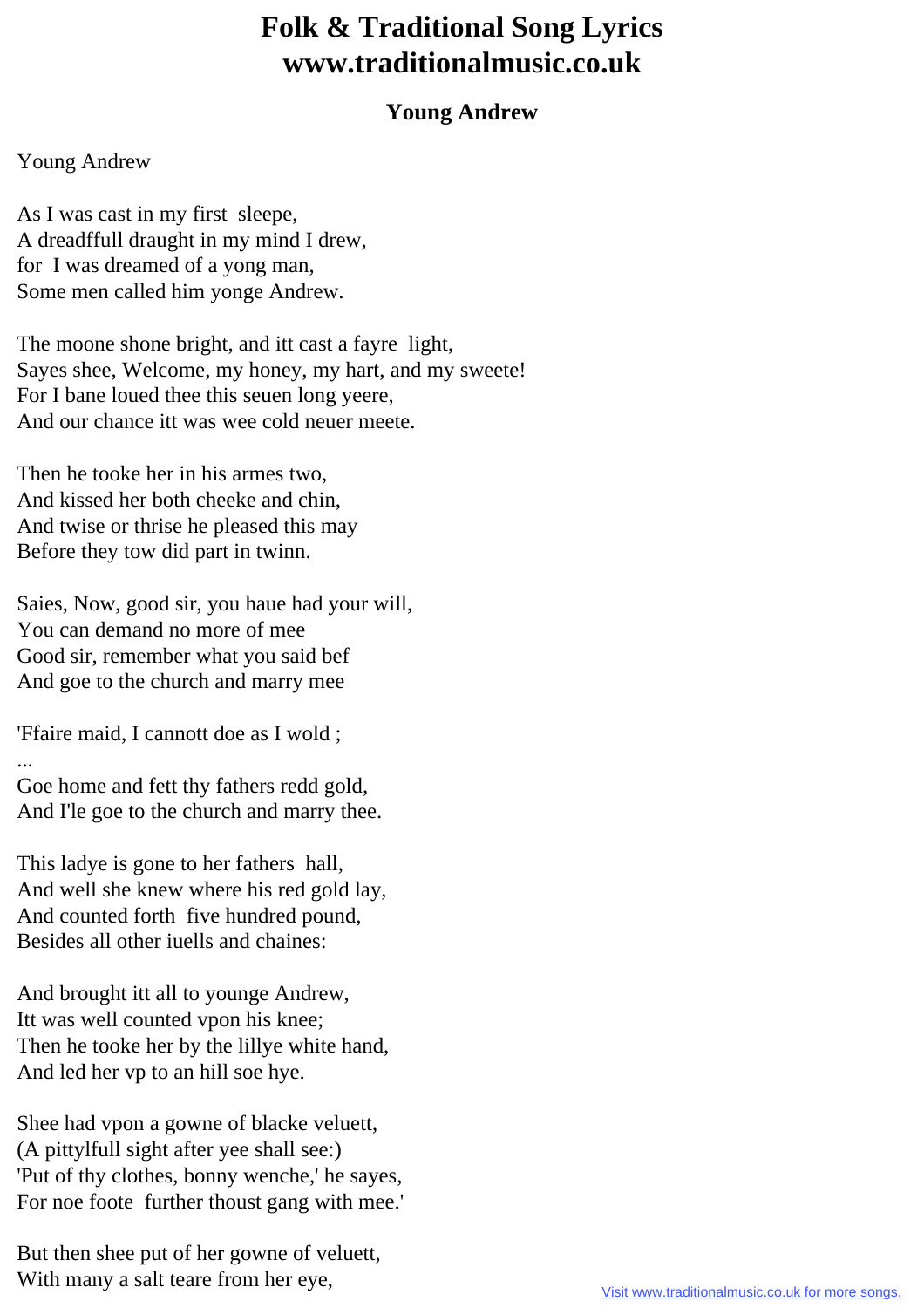And in a kirtle of fine breaden silke Shee stood beffore young Andrews eye.

Sais, 0 put off thy kirtle of silke, for some and all shall goe with mee And to my owne lady I must itt beare, Who I must needs loue better then thee.

Then shee put of her kirtle of silke, With many a salt teare still from her eye; In a peticoate of scarlett redd Shee stood before young Andrewes eye.

Saies, 0 put of thy peticoate, For some and all of itt shall goe with mee And to my owne lady I will itt beare, Which dwells soe farr in a strange countrye

But then shee put of her peticoate, With many a salt teare still from her eye, And in a smocke of braue white silke Shee stood before young Andrews eye.

Saies, 0 put of thy smocke of silke, For some and all shall goe with mee; Vnto my owne ladye I will itt beare, That dwells soe farr in a strange countrye.

Sayes, 0 remember, young Andrew, Once of a woman you were borne; And for that birth that Marye bore, I pray you let my smocke be vpon 1

Yes, fayre ladye, I know itt well, Once of a woman I was borne; Yett for noe birth that Mary bore, Thy smocke shall not be left here vpon.'

But then shee put of her head-geere fine; Shee hadd billaments worth a hundred pound; The hayre that was vpon this bony wench head Couered her bodye downe to the ground.

Then he pulled forth a Scottish brand, And held itt there in his owne right hand; Saies, Whether wilt thou dye vpon my swords point, ladye, Or thow wilt goe naked home againe ?

'Liffe is sweet,' then, 'sir,' said shee,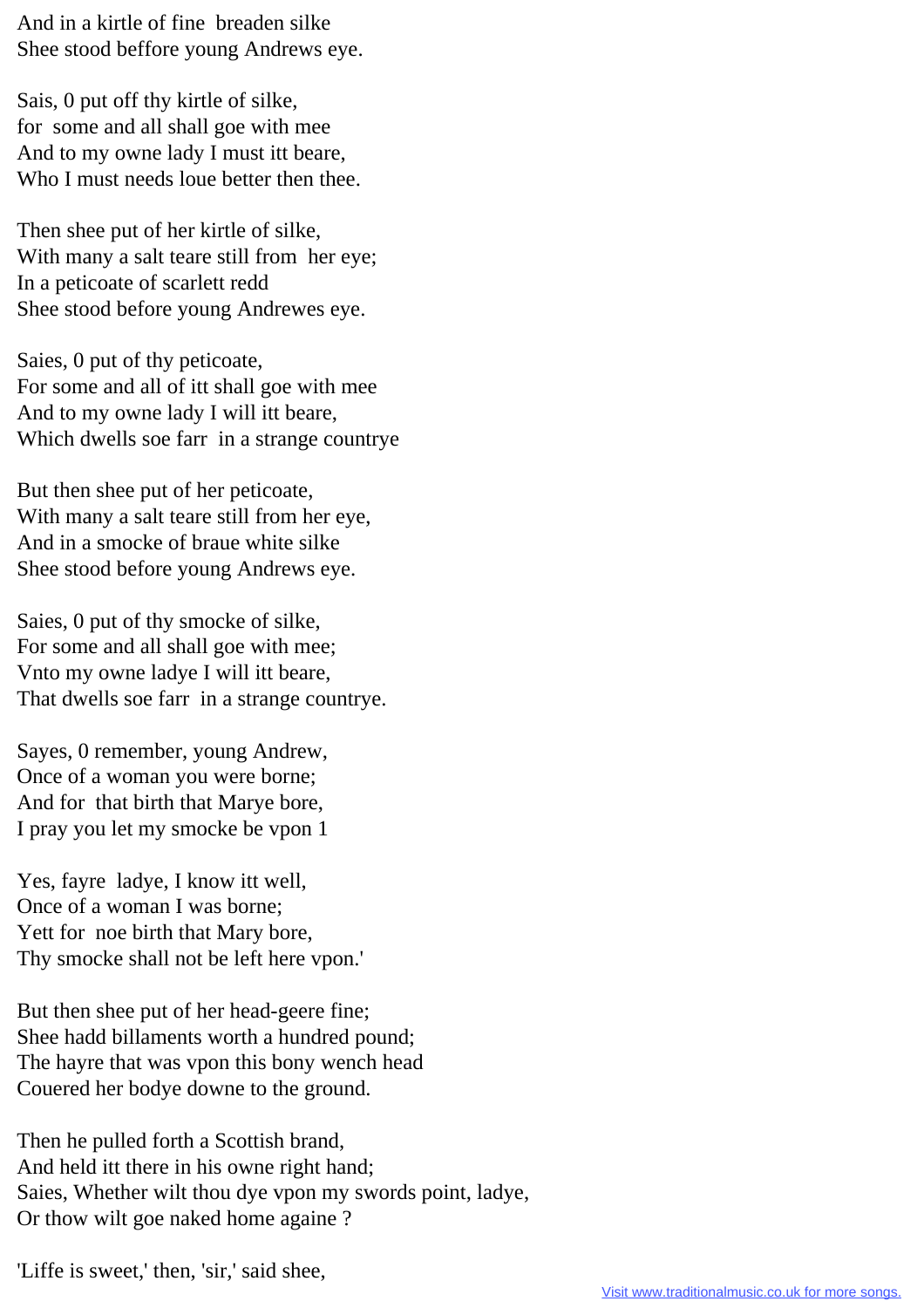'Therfore I pray you leaue mee with mine Before I wold dye on your swords point, I had rather goe naked home againe.

'My father,' shee sayes, 'is a right good erle As any remaines in his countrye; If euer he doe your body take, You 'r sure to flower a gallow tree.

'And I haue seuen brethren,' shee sayes, 'And they are all hardy men and bold; Giff euer they doe your body take, You must neuer gang quicke ouer the mold.'

'If your father be a right good erle As any remaines in his owne countrye, Tush! he shall neuer my body take, I'le gang soe fast ouer the sea.

'If you haue seuen brethren,' he sayes, 'If they be neuer soe hardy or bold, Tush! they shall neuer my body take, I'le gang soe fast into the Scottish mold.'

Now this ladye is gone to her fathers hall, When euery body their rest did take; But the Erle which was her father Lay waken for his deere daughters sake.

'But who is that,' her father can say, 'That soe priuilye knowes the pinn 'It's Hellen, your owne deere daughter, father, I pray you rise and lett me in.'

... 'Noe, by my hood!' quoth her father then, 'MY [house] thoust neuer come within, Without I had my red gold againe.'

'Nay, your gold is gone, father!' said shee, ...

'Then naked thou came into this world, And naked thou shalt returne againe.'

'Nay! God forgaue his death, father,' shee sayes, And soe I hope you will doe mee;' 'Away, away, thou cursed woman, I pray God an ill death thou may dye!'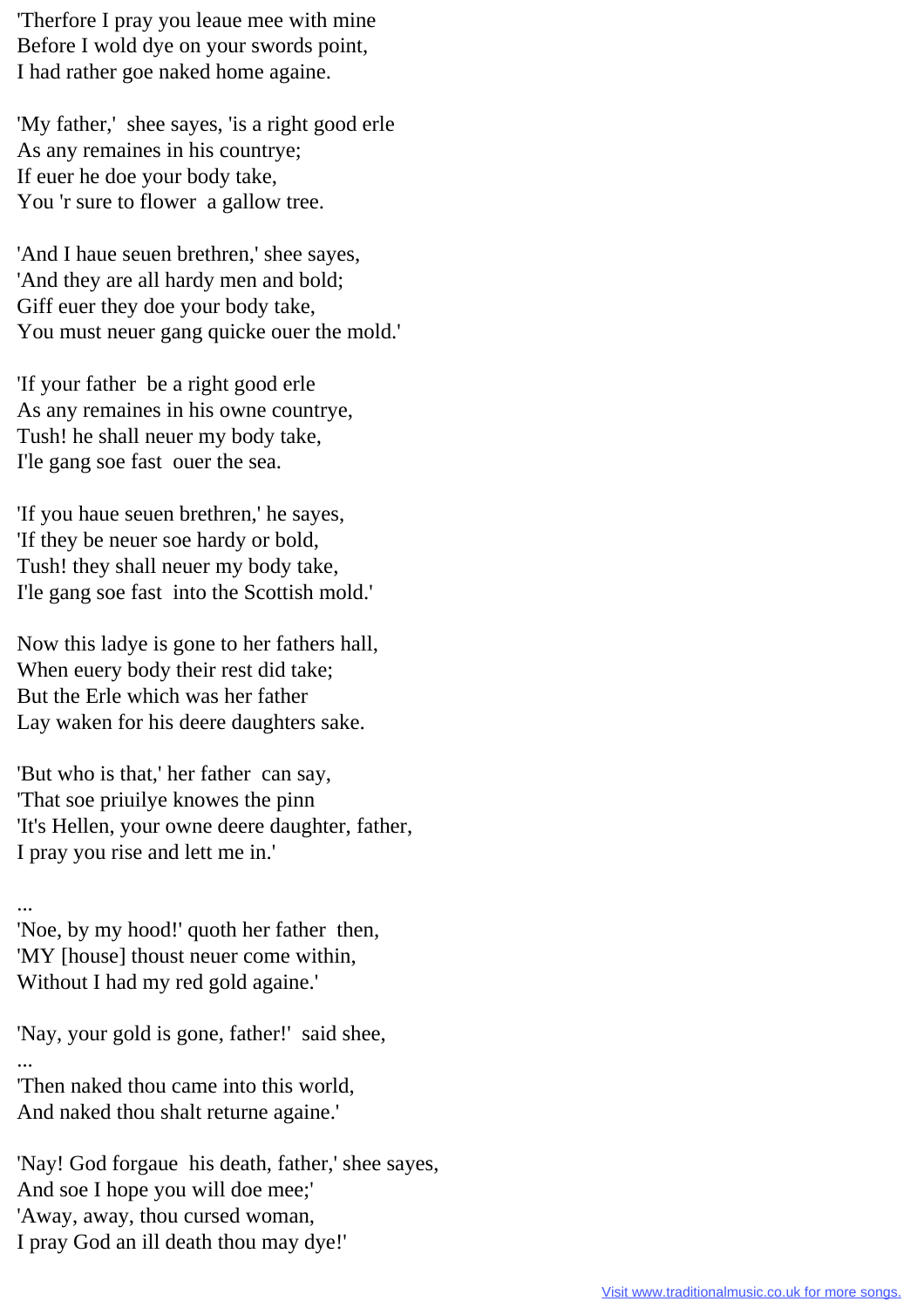Shee stood soe long quacking on the ground Till her hart itt burst in three; And then shee fell dead downe in a swoond, And this was the end of this bonny ladye.

Ithe morning, when her father gott vpp, A pittyffull sight there he might see; His owne deere daughter was dead, without clothes, The teares they trickeled fast from his eye.

... Sais, 'Fye of gold, and ffye of fee! For I sett soe much by my red gold That now itt hath lost both my daughter and mee!'

...

...

But after this time he neere dought good day, But as flowers doth fade in the frost, Soe he did wast and weare away.

But let vs leaue talking of this ladye, And talke some more of young Andrew; for false he was to this bonny ladye, More pitty that he had not beene true.

He was not gone a mile into the wild forrest, Or halfe a mile into the hart of Wales, But there they cought him by such a braue wyle That hee must come to tell noe more tales.

... full soone a wolfe did of him smell, And shee came roaring like a beare, And gaping like a feend of hell.

Soe they fought together like two lyons, And fire betweene them two glashet out; They raught echo other such a great rappe, That there young Andrew was slaine, well I wott.

But now young Andrew he is dead, But he was neuer buryed vnder mold, For ther as the wolfe devoured him, There lyes all this great erles gold.

Child #48 Version in Child from Percy